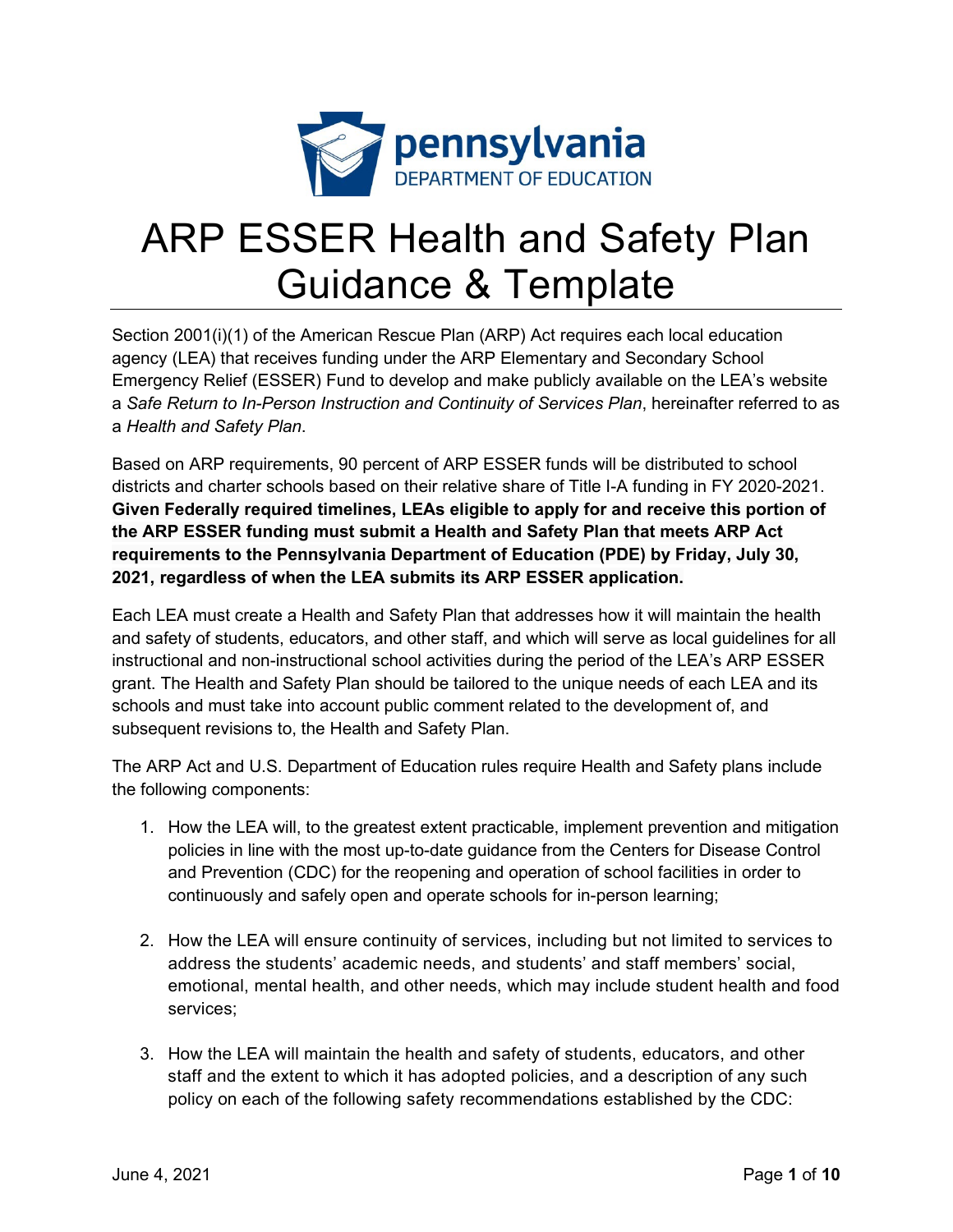- a. Universal and correct wearing of [masks;](https://www.cdc.gov/coronavirus/2019-ncov/prevent-getting-sick/cloth-face-cover-guidance.html?CDC_AA_refVal=https%3A%2F%2Fwww.cdc.gov%2Fcoronavirus%2F2019-ncov%2Fcommunity%2Fschools-childcare%2Fcloth-face-cover.html)
- b. Modifying facilities to allow for [physical distancing](https://www.cdc.gov/coronavirus/2019-ncov/prevent-getting-sick/social-distancing.html) (e.g., use of cohorts/podding);
- c. [Handwashing and respiratory etiquette;](https://www.cdc.gov/handwashing/when-how-handwashing.html)
- d. [Cleaning](https://www.cdc.gov/coronavirus/2019-ncov/community/clean-disinfect/index.html) and maintaining healthy facilities, including improving [ventilation;](https://www.cdc.gov/coronavirus/2019-ncov/community/schools-childcare/ventilation.html)
- e. [Contact tracing](https://www.cdc.gov/coronavirus/2019-ncov/php/contact-tracing/contact-tracing-resources.html?CDC_AA_refVal=https%3A%2F%2Fwww.cdc.gov%2Fcoronavirus%2F2019-ncov%2Fphp%2Fopen-america%2Fcontact-tracing-resources.html) in combination with **isolation** and [quarantine,](https://www.cdc.gov/coronavirus/2019-ncov/if-you-are-sick/quarantine.html) in collaboration with State and local health departments;
- f. [Diagnostic](https://www.cdc.gov/coronavirus/2019-ncov/lab/pooling-procedures.html) and screening testing;
- g. Efforts to provide COVID-19 [vaccinations to school communities;](https://www.cdc.gov/coronavirus/2019-ncov/vaccines/toolkits/schools-childcare.html)
- h. Appropriate accommodations for children with disabilities with respect to health and safety policies; and
- i. Coordination with state and local health officials.

The LEA's Health and Safety Plan must be approved by its governing body and posted on the LEA's publicly available website by July 30, 2021.\* The ARP Act requires LEAs to post their Health and Safety Plans online in a language that parents/caregivers can understand, or, if it is not practicable to provide written translations to an individual with limited English proficiency, be orally translated. The plan also must be provided in an alternative format accessible, upon request, by a parent who is an individual with a disability as defined by the Americans with Disabilities Act.

Each LEA will upload in the eGrants system its updated Health and Safety Plan and webpage URL where the plan is located on the LEA's publicly available website.

The ARP Act requires LEAs to review their Health and Safety Plans at least every six months during the period of the LEA's ARP ESSER grant. LEAs also must review and update their plans whenever there are significant changes to the CDC recommendations for K-12 schools. Like the development of the plan, all revisions must be informed by community input and reviewed and approved by the governing body prior to posting on the LEA's publicly available website.

LEAs may use the template to revise their current Health and Safety Plans to meet ARP requirements and ensure all stakeholders are fully informed of the LEA's plan to safely resume instructional and non-instructional school activities, including in-person learning, for the current school year. An LEA may use a different plan template or format provided it includes all the elements required by the ARP Act, as listed above.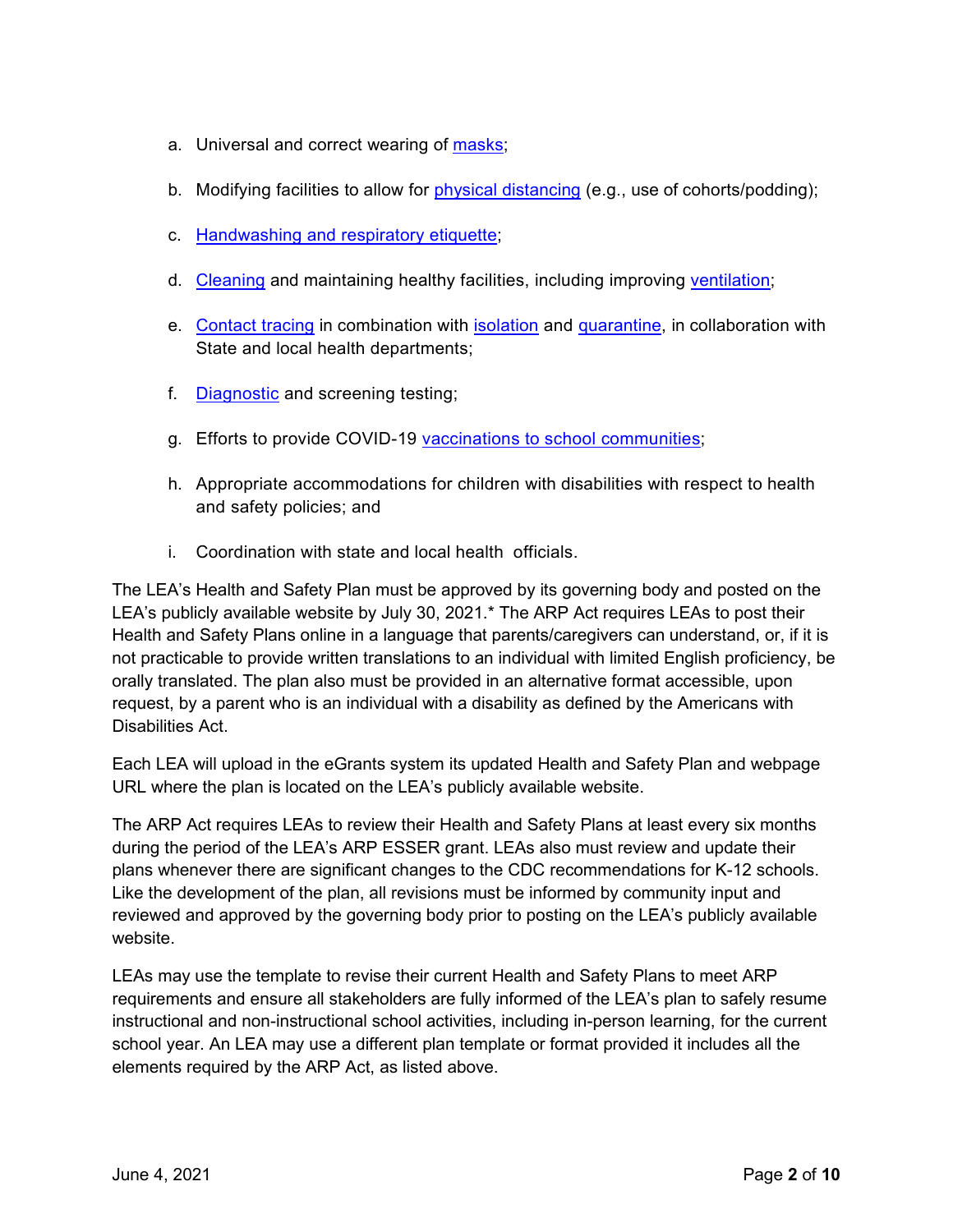\* The July 30 deadline applies only to school districts and charter schools that received federal Title I-A funds in FY 2020-2021 and intend to apply for and receive ARP ESSER funding.

## **Additional Resources**

LEAs are advised to review the following resources when developing their Health and Safety Plans:

- [CDC K-12 School Operational Strategy](https://www.cdc.gov/coronavirus/2019-ncov/community/schools-childcare/operation-strategy.html?CDC_AA_refVal=https%3A%2F%2Fwww.cdc.gov%2Fcoronavirus%2F2019-ncov%2Fcommunity%2Fschools-childcare%2Fschools.html)
- [PDE Resources for School Communities During COVID-19](https://www.education.pa.gov/Schools/safeschools/emergencyplanning/COVID-19/Pages/default.aspx)
- [PDE Roadmap for Education Leaders](https://www.education.pa.gov/Schools/safeschools/emergencyplanning/COVID-19/SchoolReopeningGuidance/ReopeningPreKto12/CreatingEquitableSchoolSystems/Pages/default.aspx)
- [PDE Accelerated Learning Thorough an Integrated System of Support](https://www.education.pa.gov/Schools/safeschools/emergencyplanning/COVID-19/SchoolReopeningGuidance/ReopeningPreKto12/CreatingEquitableSchoolSystems/AcceleratedLearning/Pages/default.aspx)
- PA Department of Health [COVID-19 in Pennsylvania](https://www.health.pa.gov/topics/disease/coronavirus/Pages/Coronavirus.aspx)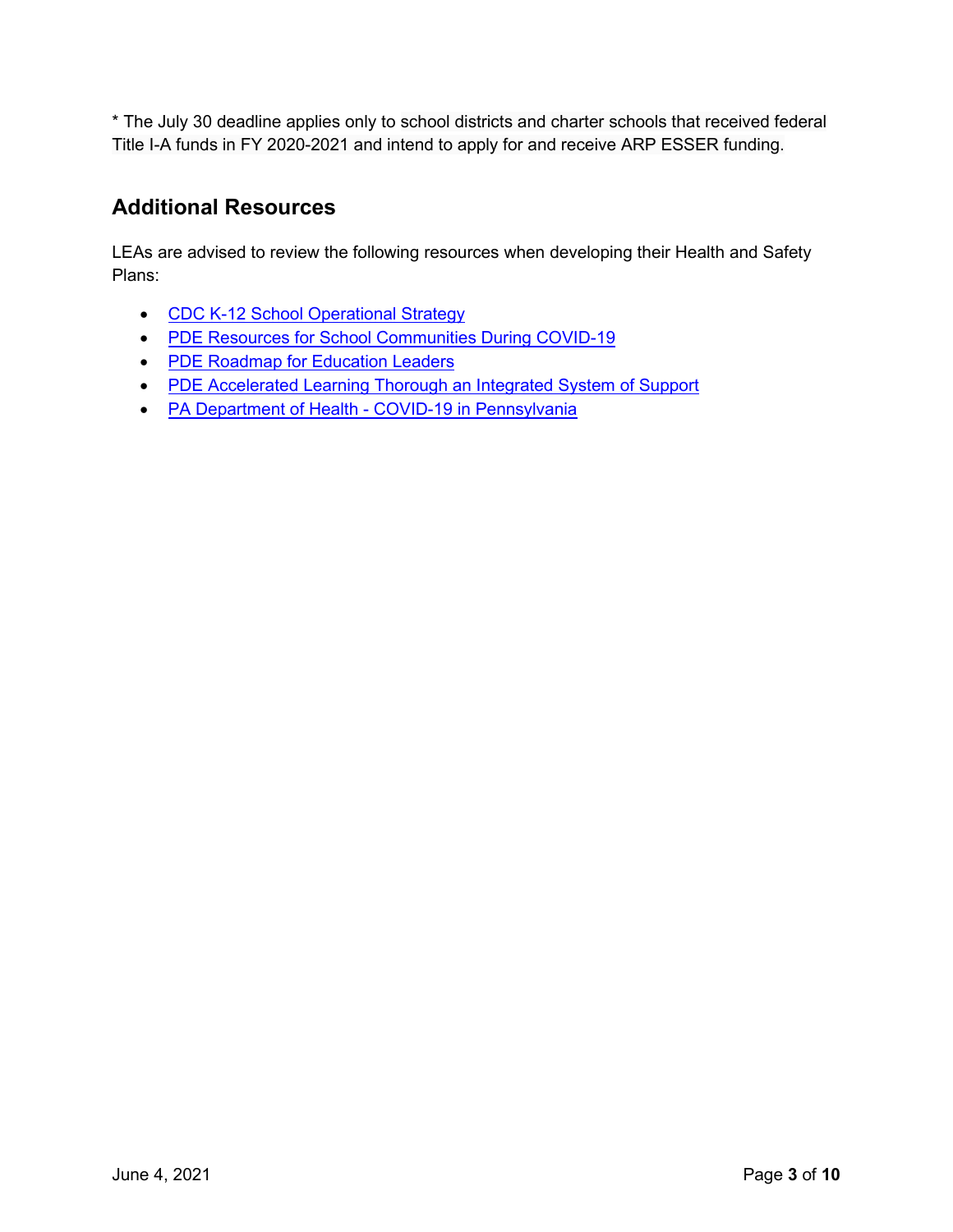## **Health and Safety Plan Summary: Deep Roots Charter School**

**Initial Effective Date: August 12, 2021**

**Date of Last Review: August 11, 2021** January 11, 2022

**Date of Last Revision: August 11, 2021** January 11, 2022

1. **How will the LEA, to the greatest extent practicable, support prevention and mitigation policies in line with the most up-to-date guidance from the CDC for the reopening and operation of school facilities in order to continuously and safely open and operate schools for in-person learning?** 

DRCS will continue to utilize guidance from the CDC, PA Department of Health, and Education Plus Health partner to inform decisions for all health and safety planning. We will continue to use State or Local guidance to implement appropriate prevention and mitigation protocols in response to the level of community spread in our county and local community.

The goal of this plan will be to maximize the amount of in person learning opportunities available to students in the safest manner possible. This plan was developed based on recent CDC and Pennsylvania Department of Education guidance, in consultation with staff, families and community stakeholders and will be monitored, revised, and updated as federal, state, and local orders evolve.

The DRCS Board of Governors recognizes that minor changes to this plan may need to be made in a more timely manner by School Leadership and/or designees.

2. **How will the LEA ensure continuity of services, including but not limited to services to address the students' academic needs, and students' and staff members' social, emotional, mental health, and other needs, which may include student health and food services?**

DRCS will operate an extended learning program using ESSER funds during SY21-22 and SY22-23 in addition to offering targeted Literacy and Mathematics interventions and supports during academic blocks embedded within the instructional day and during afterschool/extended day programming. DRCS will also explore interest summer program offerings in advance of Summer 2022. DRCS will also offer Extended School Year and COVID Compensatory Services for students with Specialized Services.

Students and families will have access to behavioral health supports through school social work staff, Children's Crisis Treatment Center (CCTC), and NET Services.

Deep Roots will continue to offer school/classroom leveled tiered supports for students throughout School Year 2021- and beyond. DRCS culture and specialized services team will continue to provide school level behavioral interventions and supports in order to address classroom level behavioral needs and support instructional programs.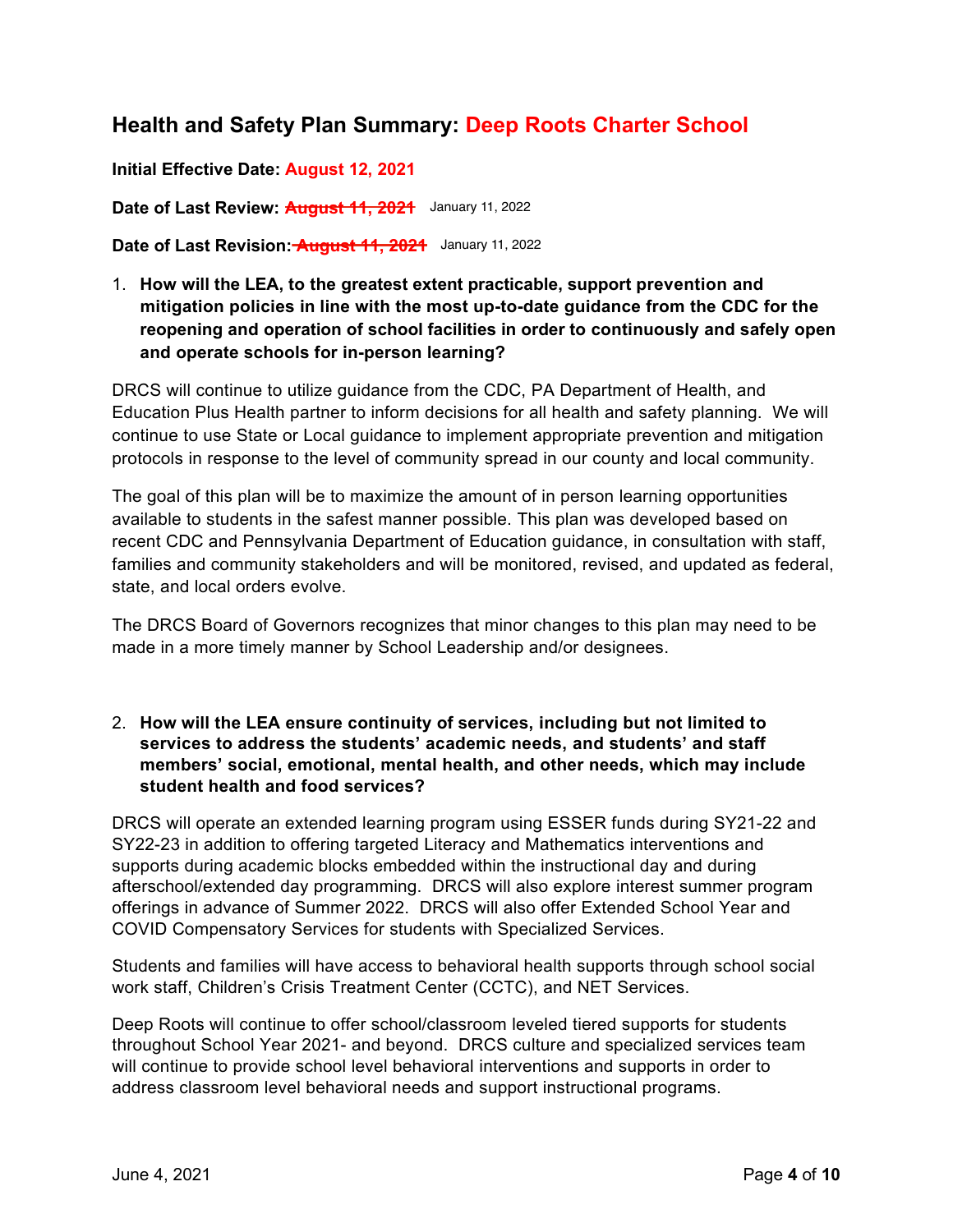Deep Roots will continue partnership with Education Plus Health to provide COVID and general health related supports for DRCS students and families, and will continue to partnership with Nutritional Development Services (NDS) of the Archdiocese to provide access to food resources.

Employees will have access to Mental Health supports through employee benefits plans. Further, upon returning to school DRCS leadership plans to engage staff around additional measures that can be put in plan in order to support with staff sustainability and wellness. Initial ideas include offsetting gym memberships/health related services costs. School social workers will also be available to support with more preventative staff member mental health needs as needed/appropriate.

3. **Use the table below to explain how the LEA will maintain the health and safety of students, educators, and other staff and the extent to which it has adopted policies, and a description of any such policy on each of the following safety recommendations established by the CDC.**

| <b>ARP ESSER Requirement</b>                     | <b>Strategies, Policies, and Procedures</b>                                                                                                                                                                                                                                                                                                                           |
|--------------------------------------------------|-----------------------------------------------------------------------------------------------------------------------------------------------------------------------------------------------------------------------------------------------------------------------------------------------------------------------------------------------------------------------|
| a. Universal and<br>correct wearing of<br>masks; | DRCS will require facemasks in accordance with minimum state<br>$\bullet$<br>requirements/CDC recommendations, and American Academy of<br>Pediatrics recommendations                                                                                                                                                                                                  |
|                                                  | To begin SY21-22, and in accordance with American Academy of<br>$\bullet$<br>Pediatrics recommendations for Elementary Schools AND Philadelphia<br>Department of Health recommendations:<br>Masks and or face shields are required all students<br>$\circ$<br>Masks and or face shields are required for staff/adults, regardless<br>$\circ$<br>of vaccination status |
|                                                  | Changes in local, state, and federal guidance and/or changes in COVID-19<br>$\bullet$<br>incidence rate within Philadelphia or within the DRCS community will result<br>in changes to masking expectations, including tightening and loosening<br>expectations specifically for fully vaccinated adults.                                                              |
|                                                  | DRCS school leadership, in partnership with staff and parent stake holders,<br>$\bullet$<br>will determine how to safely and appropriately implement mask breaks<br>within the academic day.                                                                                                                                                                          |
|                                                  | Masks will be available on campus for those that request/need a mask.<br>$\bullet$                                                                                                                                                                                                                                                                                    |
|                                                  | Staff will provide instruction around correct mask usage and staff will<br>$\bullet$<br>reinforce correct mask usage regularly.                                                                                                                                                                                                                                       |
|                                                  | DRCS will reinforce masking expectations while students ride school<br>$\bullet$<br>buses, in alignment with Local & SDP transportation policies.                                                                                                                                                                                                                     |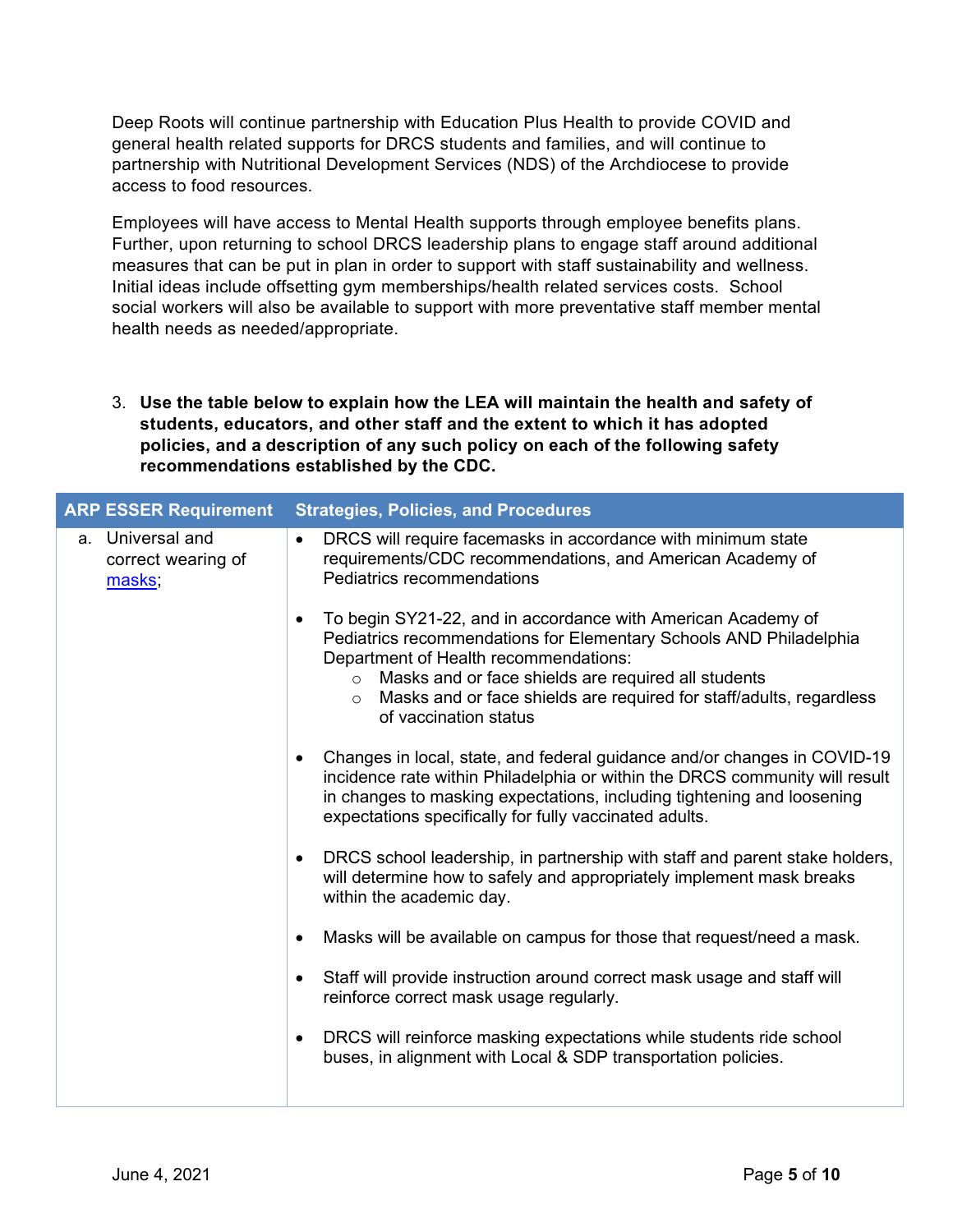|    | <b>ARP ESSER Requirement</b>                                                                                        | <b>Strategies, Policies, and Procedures</b>                                                                                                                                                                                                                                |
|----|---------------------------------------------------------------------------------------------------------------------|----------------------------------------------------------------------------------------------------------------------------------------------------------------------------------------------------------------------------------------------------------------------------|
|    |                                                                                                                     | January 2022 Update<br>All staff and students will transition to surgical or KN95 masks. Cloth<br>masks should not longer be worn as the only layer or protection.                                                                                                         |
|    | b. Modifying facilities to<br>allow for physical<br>distancing (e.g., use<br>of cohorts/podding);<br>$\bullet$<br>٠ | School facilities will return to pre-pandemic layouts to prioritize in person<br>$\bullet$<br>instructional experiences. Physical distancing will occur to the greatest<br>extent practical while also prioritizing educational instruction.                               |
|    |                                                                                                                     | Nonessential furniture and materials will be removed from classroom<br>spaces to maximize available space.                                                                                                                                                                 |
|    |                                                                                                                     | Families uncomfortable with a return to in person learning will be able to<br>٠<br>opt into fully remote instruction on a quarter-by-quarter basis.                                                                                                                        |
|    |                                                                                                                     | Meetings with parents and outside partners, will be offered digitally<br>whenever possible.                                                                                                                                                                                |
|    |                                                                                                                     | School assemblies, events, and whole school routines will be stagger<br>$\bullet$<br>scheduled to the extent practical.                                                                                                                                                    |
|    |                                                                                                                     | Plastic barriers will be available for high traffic common areas (ie: Lunch<br>٠<br>point of sale machine, main desk, etc.) and close contact instructional<br>blocks (ie: literacy rotations) to the extent practical while also prioritizing<br>educational programming. |
|    | c. Handwashing and<br>respiratory etiquette;                                                                        | Additional hand sanitizer will be available through out school building,<br>$\bullet$<br>including common areas and classroom spaces.                                                                                                                                      |
|    |                                                                                                                     | Students/staff will have additional opportunities to wash and/or sanitize<br>٠<br>hands, especially prior to snack and meal times.                                                                                                                                         |
|    |                                                                                                                     | Staff will provide instruction around healthy respiratory etiquette and staff<br>will reinforce healthy respiratory etiquette regularly.                                                                                                                                   |
| d. | <b>Cleaning</b> and<br>maintaining healthy<br>facilities, including<br>improving<br>٠<br>ventilation;               | Frequently touched common surfaces will be cleaned, sanitized, and<br>disinfected daily. Staff and contracted partner Team Clean will be<br>encouraged to support in these efforts.                                                                                        |
|    |                                                                                                                     | School staff will provide additional opportunities for cleaning, sanitizing,<br>and disinfection as part of classroom procedures and routines.                                                                                                                             |
|    |                                                                                                                     | To the extent practical, materials sharing between students will be limited.<br>٠<br>Additional classroom supplies and materials will be made available to limit<br>sharing, and classroom routines to sanitize between sharing will be<br>implemented.                    |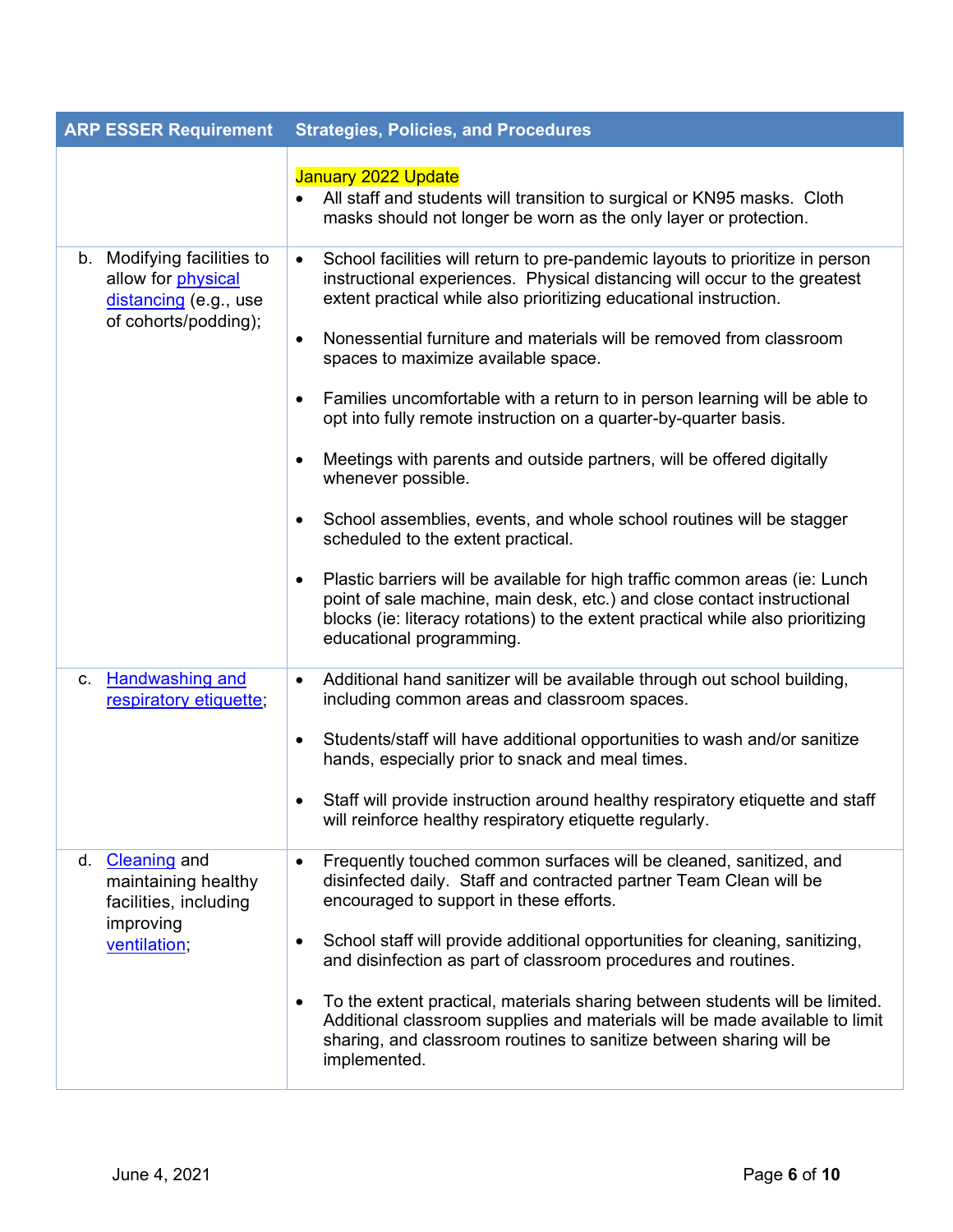| <b>ARP ESSER Requirement</b>                                                 | <b>Strategies, Policies, and Procedures</b>                                                                                                                                                                                                            |
|------------------------------------------------------------------------------|--------------------------------------------------------------------------------------------------------------------------------------------------------------------------------------------------------------------------------------------------------|
|                                                                              | Plastic barriers in high traffic areas will be regularly cleaned, sanitized, and<br>$\bullet$<br>disinfected.                                                                                                                                          |
|                                                                              | HVAC systems will be upgraded using ESSER funds in order to provide<br>٠<br>increased air circulation and filtration.                                                                                                                                  |
|                                                                              | Free standing air purifier devices will also be purchased using ESSER<br>٠<br>funding and will available in instructional spaces as a back up to HVAC<br>systems and can be used on an as needed basis.                                                |
| e. Contact tracing in<br>combination with<br>isolation and<br>quarantine, in | DRCS leadership and Education Health Plus partner will utilize Local, State<br>٠<br>and Federal guidelines to determine when a staff member, student, or<br>visitor should isolate, quarantine, and return to school                                   |
| collaboration with<br>the State and local<br>health departments;             | DRCS leadership and Education Health Plus partner will collaborate to<br>٠<br>notify families of COVID-19 exposure and any potential isolation,<br>quarantine, or necessary school closures in accordance with Local, State<br>and Federal guidelines. |
| Diagnostic and<br>f.<br>screening testing;                                   | Staff will be trained to look for symptoms of COVID-19; families will be<br>$\bullet$<br>provided informational materials for how to monitor for COVID-19<br>symptoms.                                                                                 |
|                                                                              | Parents will be asked to screen students for symptoms at home before<br>٠<br>reporting to school each school day.                                                                                                                                      |
|                                                                              | Staff will be asked to perform a self screen, including a temperature check,<br>٠<br>prior to reporting to work each day.                                                                                                                              |
|                                                                              | Students and staff will be asked to stay home if they are ill.<br>٠                                                                                                                                                                                    |
|                                                                              | All students will undergo a second health screen and temperature check<br>٠<br>upon arrival.                                                                                                                                                           |
|                                                                              | Visitors and volunteers will undergo a health screen and temperature check<br>upon arrival.                                                                                                                                                            |
|                                                                              | Staff, parents/guardians, and volunteers will be encouraged to self report<br>$\bullet$<br>COVID-19 symptoms, exposure or positive test results to the school<br>designee.                                                                             |
|                                                                              | Any individual on school property who develops COVID-19 symptoms,<br>٠<br>tests positive for COVID-19, or may be probable for COVID-19 will be<br>directed to an isolation area until dismissal is possible.                                           |
|                                                                              | DRCS will maintain adequate protective equipment for use if/when<br>٠<br>individuals become ill.                                                                                                                                                       |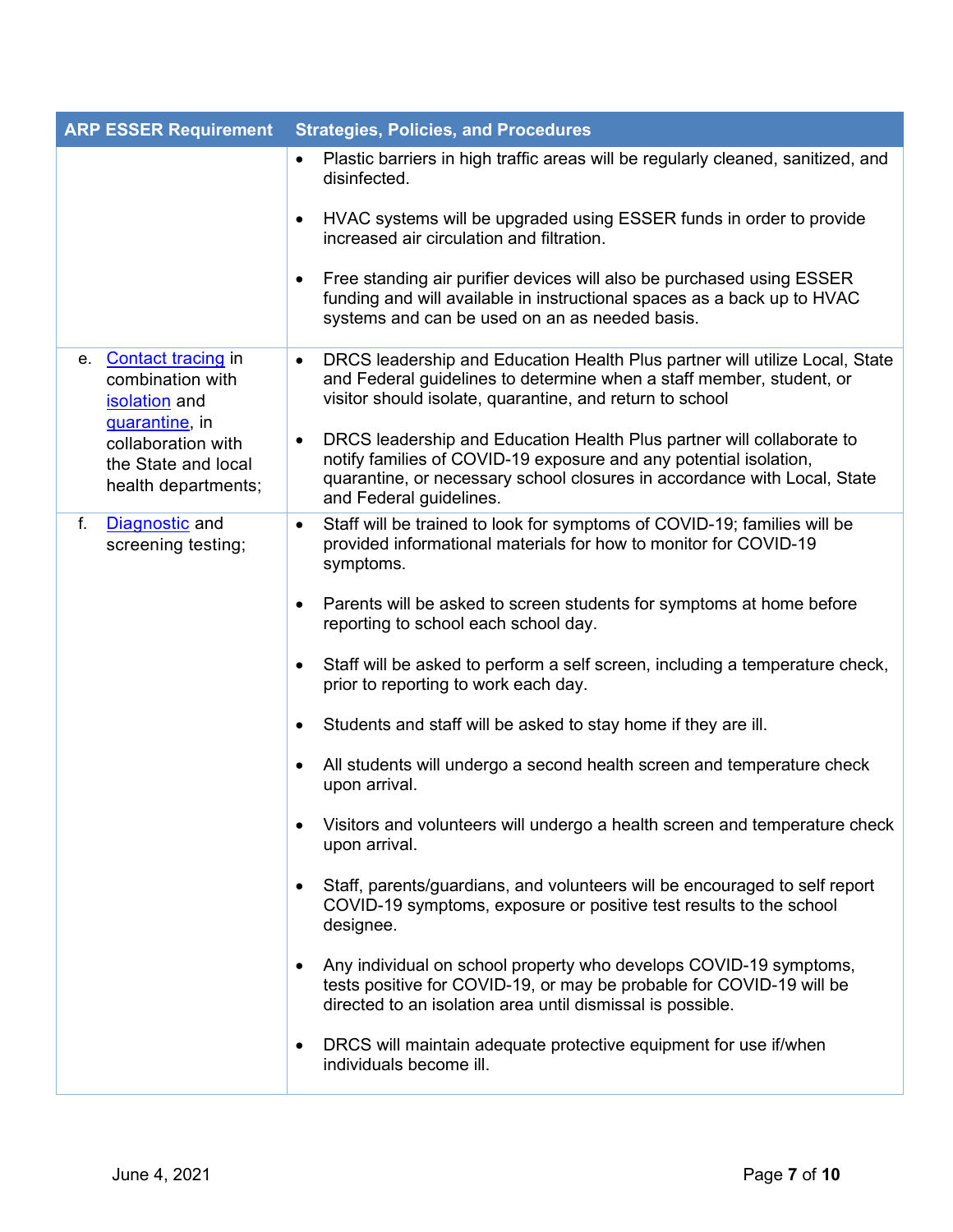| <b>ARP ESSER Requirement</b>                                              | <b>Strategies, Policies, and Procedures</b>                                                                                                                                                                                                                                                                                                                                             |
|---------------------------------------------------------------------------|-----------------------------------------------------------------------------------------------------------------------------------------------------------------------------------------------------------------------------------------------------------------------------------------------------------------------------------------------------------------------------------------|
|                                                                           | Rapid COVID-19 testing will be available for staff, students, and adults that<br>$\bullet$<br>are showing active COVID-19 symptoms. Testing will be completed by an<br><b>Education Plus Health Designee.</b>                                                                                                                                                                           |
|                                                                           | To begin SY21-22 unvaccinated staff members will be required to undergo<br>$\bullet$<br>COVID-19 testing weekly.<br>Additional COVID-19 monitoring/testing may be implemented for<br>$\circ$<br>vaccinated staff and a random sampling of students if/when<br>community and or school level infection data reach more substantial<br>levels.                                            |
|                                                                           | January 2022 Update<br>Unvaccinated staff and staff with "out of date" COVID-19 vaccinations will<br>be expected to COVID test two times per week.                                                                                                                                                                                                                                      |
| <b>Efforts to provide</b><br>g.<br>vaccinations to<br>school communities; | DRCS will continue to promote local and regional opportunities for staff,<br>$\bullet$<br>families, community members, and students (once age appropriate<br>vaccination is available).                                                                                                                                                                                                 |
|                                                                           | DRCS staff will be provided additional paid time off in order to get<br>$\bullet$<br>vaccinations and vaccination boosters, once available                                                                                                                                                                                                                                              |
|                                                                           | DRCS is willing to host on site vaccination clinics, as appropriate<br>٠                                                                                                                                                                                                                                                                                                                |
|                                                                           | January 2022 Update<br>The DRCS Board of Governers passed a vaccination mandate. All staff<br>are expected to be vaccinated and boosted, unless a exemption has been<br>requested and approved.                                                                                                                                                                                         |
| h. Appropriate<br>accommodations for<br>students with                     | Students whose medical needs prevent them from learning safety in<br>$\bullet$<br>person will be able to apply for fully remote instruction on a quarter by<br>quarter basis.                                                                                                                                                                                                           |
| disabilities with<br>respect to health<br>and safety policies;<br>and     | Students with disabilities will have access to the same programs and<br>opportunities as non-disabled peers, as well as accommodations details<br>within their IEP or 504 plan based on their individual needs.                                                                                                                                                                         |
|                                                                           | Individualized health and safety plans will be developed in collaboration<br>$\bullet$<br>with families, as needed, for students requiring additional accommodations<br>regarding health and safety measures.                                                                                                                                                                           |
| Coordination with<br>i.<br>state and local<br>health officials.           | School leadership will convene regular COVID monitoring meetings with<br>$\bullet$<br>Education Health Plus partner in order to monitor community and school<br>level incidence data and shifts in Center for Disease Control, Pennsylvania<br>Department of Health, Pennsylvania Department of Education, School<br>District of Philadelphia, American Academy of Pediatrics guidance. |